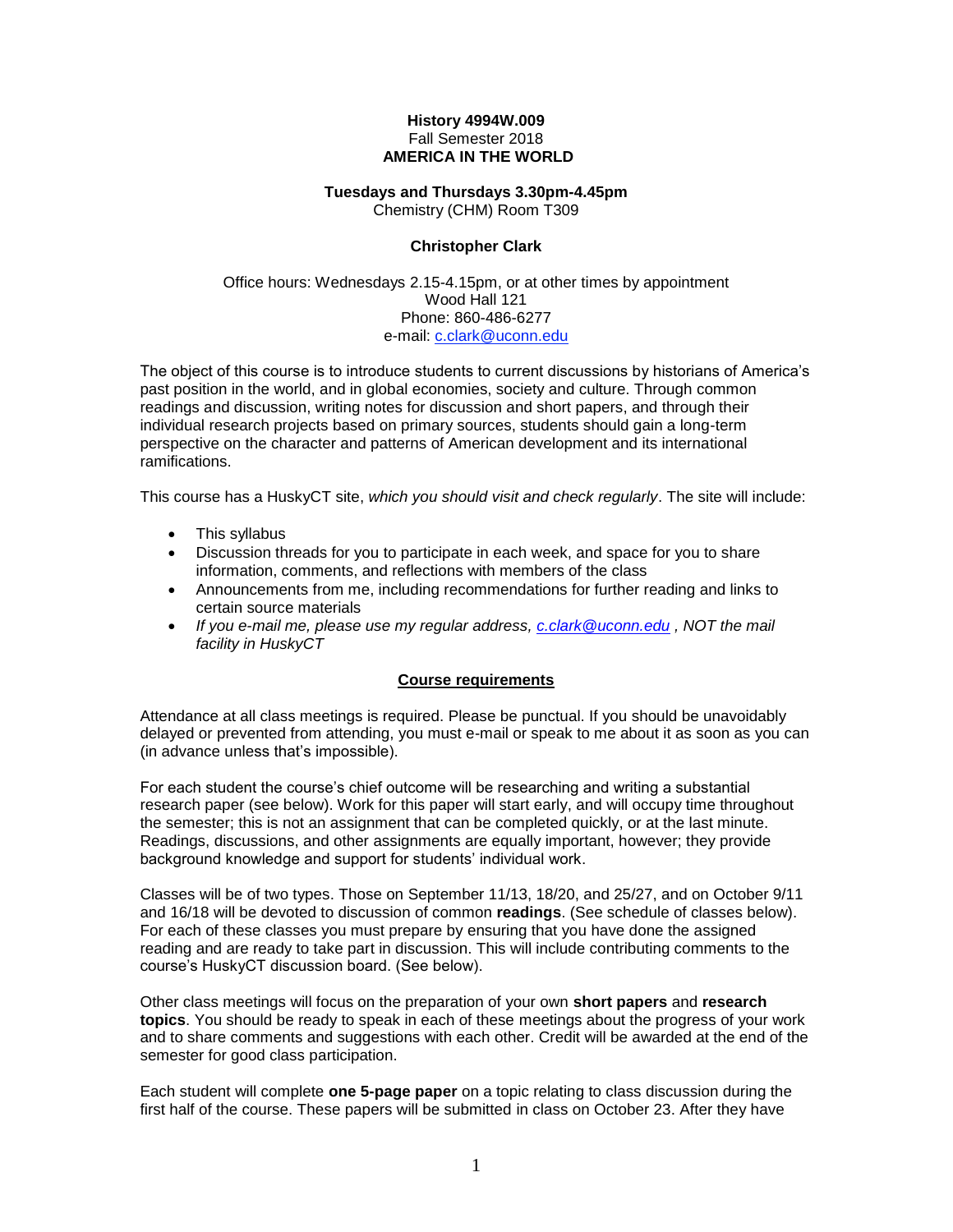been returned with comments, they must be **revised and resubmitted** for final grading no later than November 29.

Early in the semester each student will identify and obtain approval from me for a topic to be the subject of a **20-page research paper**. This paper must be based on primary source materials and refer to relevant secondary literature. Guidance on research methods and on the preparation of the paper will be provided. Students must submit a draft version of the paper no later than the November 13 class meeting. After they have received comments on this, they will each give a short presentation of their topic to the seminar on November 29 or December 6, and will submit a final version of the paper for grading no later than 5pm on December 10, the first day of Exam Week. Research papers must be on the approved topic; any change in paper topic must be discussed with me and approved in advance.

### **Preparing for classes**

Five books are required for the course, and have been ordered for the UConn Bookstore (Textbook department):

- Caitlin Fitz, *Our Sister Republics: The United States in an Age of American Revolutions* (2016)
- Ian Tyrrell, *Reforming the World: The Creation of America's Moral Empire* (2010)
- Eric Rauchway, *Blessed among Nations: How the World Made America* (2006)
- Greg Grandin, *Fordlandia: The Rise and Fall of Henry Ford's Forgotten Jungle City* (2009)
- Rachel St. John, *Line in the Sand: A History of the Western U.S. – Mexico Border* (2011)

Before the second in each pair of **Discussion of readings** classes (marked \* in the class schedule below) you must post to the HuskyCT site a comment, at least 250 words long, about the topic to be discussed. You are free to choose what form your comment takes – you may, for instance, list points you want to have discussed in class, suggest questions that occur to you from the reading, or comment on a particular author's interpretation of an issue – but you must contribute something *by no later than 9am on the day the class meets*. Timely participation in these discussion threads is a requirement, and will count towards the class participation element of the final course grade. Participation in class discussion is also expected, and will be reflected in that element of the final grade.

#### **Grades**

Final grades will be based on the revised 5-page paper (20%), the draft 20-page paper (10%), the revised 20-page paper (40%), and class participation (30%). Failure to submit any piece of required work will result in the award of an F for the applicable proportion of the final course grade.

Grade **"A"** is for work of very high quality, demonstrating an accurate and insightful understanding of the topic, that states and develops a coherent line of argument which is well supported by evidence and attentive to historical context, and that is well written and free of major spelling or grammatical errors;

**"B"** is awarded for good-quality work that demonstrates an accurate understanding of the topic, develops a clearly identifiable line of argument, adequately supported by evidence and grasp of historical context, and is organized into coherent paragraphs and complete sentences with few errors of spelling or grammar;

**"C"** is for mediocre work that fulfils the requirements of the assignment, but is superficial or simplistic, shows incomplete understanding of the topic or of the historical context, or is poorly written or poorly organized;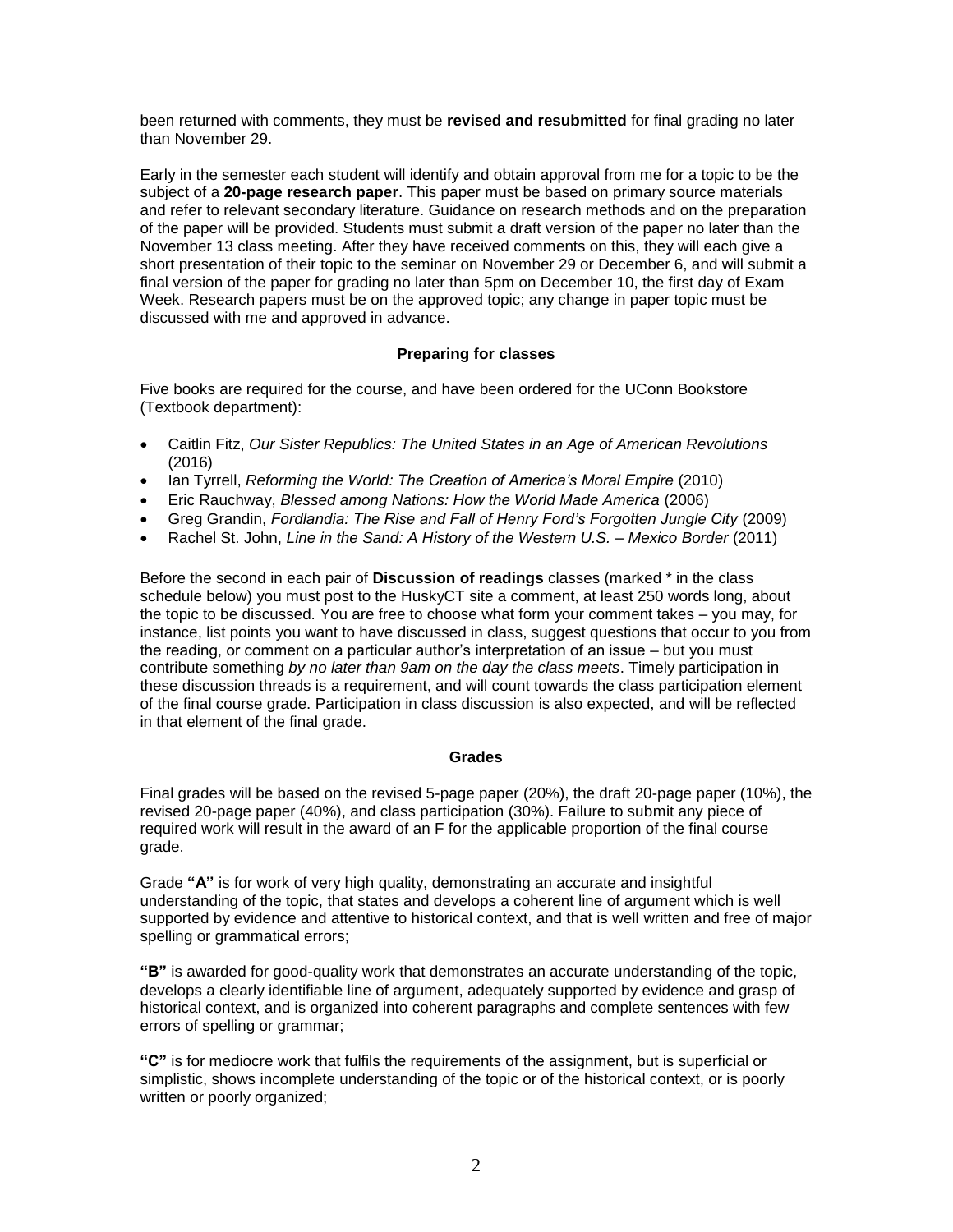**"D"** is for poor-quality work that falls short of fulfilling the requirements of the assignment because it lacks understanding, fails to attempt to make an argument, or is badly written or organized;

**"F"** is for work that demonstrates ignorance of the topic, or that is in any way plagiarized.

#### *A warning about plagiarism*

Academic misconduct is a violation of the University of Connecticut's Student Code and will not be tolerated. Penalties range from an F for an individual piece of work to an F for the course according to the seriousness of any offense.

*Plagiarism in written work consists of presenting someone else's words as if they were your own*. Papers are checked to ensure that this has not happened.

Here are some general suggestions for avoiding plagiarism, which can be committed unintentionally as well as deliberately. Please read and follow them all:

When you are writing a paper, you may not copy any passage from a book, article, website, or any other person's writing without indicating that you are doing so.

Direct quotations must be in quote marks, and the sources for all passages must be provided.

Cutting and pasting passages (from any source), paraphrasing them (by adding or cutting out words), or altering words to disguise the origin, is as unacceptable as direct copying without attribution, and will be treated similarly.

However, a paper that consists mainly of quoted passages from other sources is likely to earn a poor grade. *Your aim when writing should be to express as much as possible of what you want to say in your own words.* Quotations should usually be brief, and used mostly as evidence to illustrate or demonstrate what you intend to argue.

Take care when you make notes to indicate the sources you are using, and to place in quote marks any passages you copy directly into your notes.

When you use your notes to help compose what you are writing, do not copy directly from them, but find fresh ways of expressing what you are trying to say.

Do not draft a paper by cutting and pasting copied passages into it, even if you intend to delete these or place them in quotation marks and provide citations. In your hurry to finish the paper you might omit to remove or edit these passages.

If you have any questions, or doubts about how to proceed, ask me.